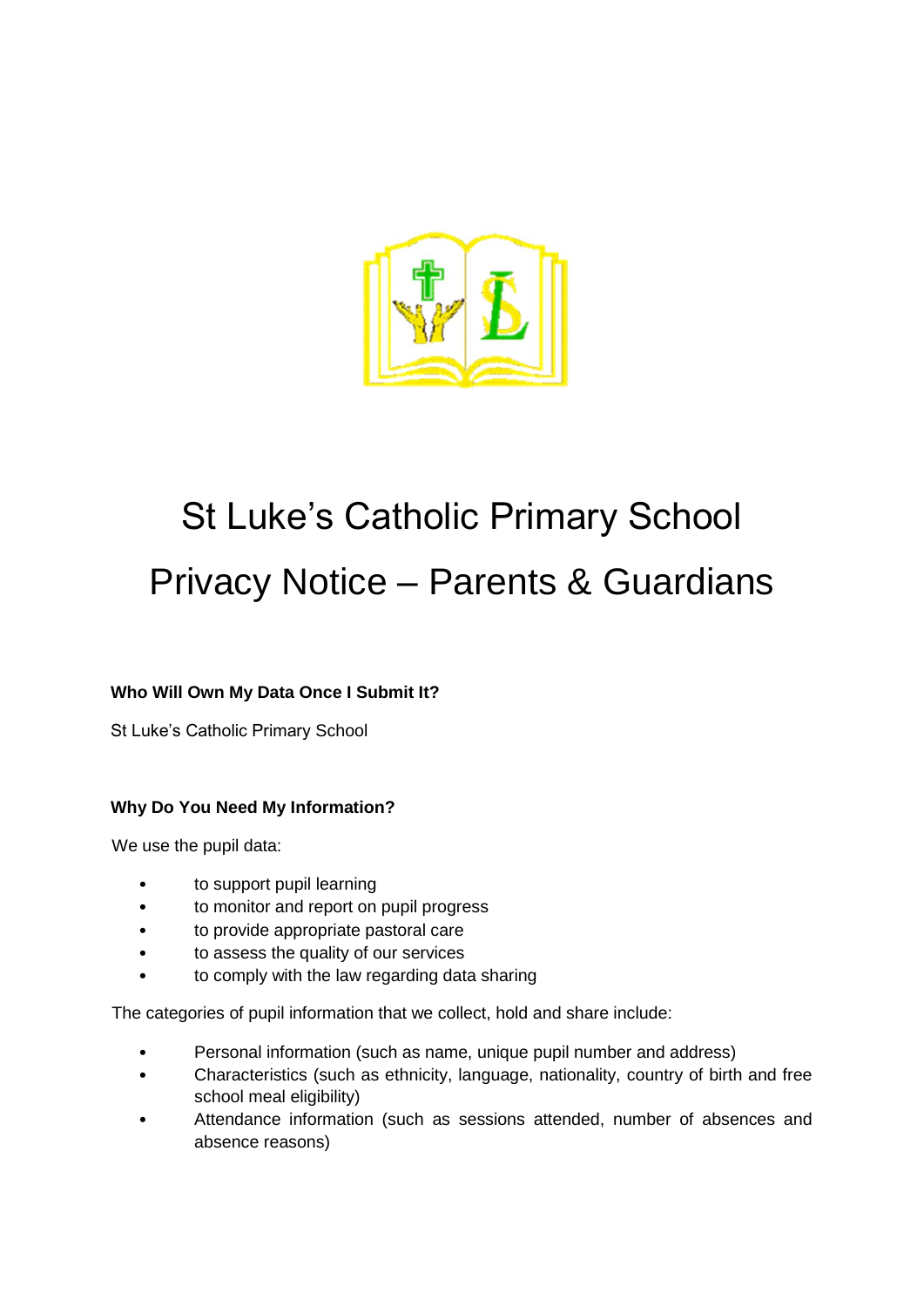- Assessment information
- Exclusions/behavioural information
- Relevant medical information
- Special educational needs information

## **What Allows You To Use My Information?**

We collect and process pupil information as part of our public functions under both the Data Protection Act and Article 6, part (e) of the General Data Protection Regulation.

The legislation and guidance that allows us to do this in the UK includes, but is not limited to:

- [The Education Pupil Registration \(England\) Regulations 2006](http://www.legislation.gov.uk/uksi/2006/1751/regulation/8/made)
- [Education \(Information About Individual Pupils\) \(England\) Regulations 2013](http://www.legislation.gov.uk/uksi/2013/2094/made)
- [Education Act 2002](http://www.legislation.gov.uk/ukpga/2002/32/section/175)
- [Education Act 2011](http://www.legislation.gov.uk/ukpga/2011/21/contents/enacted)
- [Government Guidance on Schools and Education](https://www.gov.uk/browse/childcare-parenting/schools-education)

#### **Who Will My Information Be Shared With?**

We routinely share pupil information with:

- schools that the pupils attend after leaving us
- our local authority
- the Department for Education (DfE)
- law enforcement agencies
- NHS health partners

To find out more about the data collection requirements placed on us by the Department for Education (for example; via the school census) go to the [Department for Education's website.](https://www.gov.uk/education/data-collection-and-censuses-for-schools)

We are required by law, to provide information about our pupils to the Department for Education as part of statutory data collections, such as the school census and early years' census. Some of this information is then stored in the National Pupil Database.

Visit the [National Pupil Database \(NPD\) website](https://www.gov.uk/government/publications/national-pupil-database-user-guide-and-supporting-information) for further information on the National Pupil Database.

The Department for Education may share information about our pupils from the National Pupil Database with third parties who promote the education or well-being of children in England by:

- conducting research or analysis
- producing statistics
- providing information, advice or guidance

To be granted access to pupil information, organisations must comply with strict terms and conditions covering the confidentiality and handling of the data, security arrangements and retention and use of the data in compliance with the General Data Protection Regulation.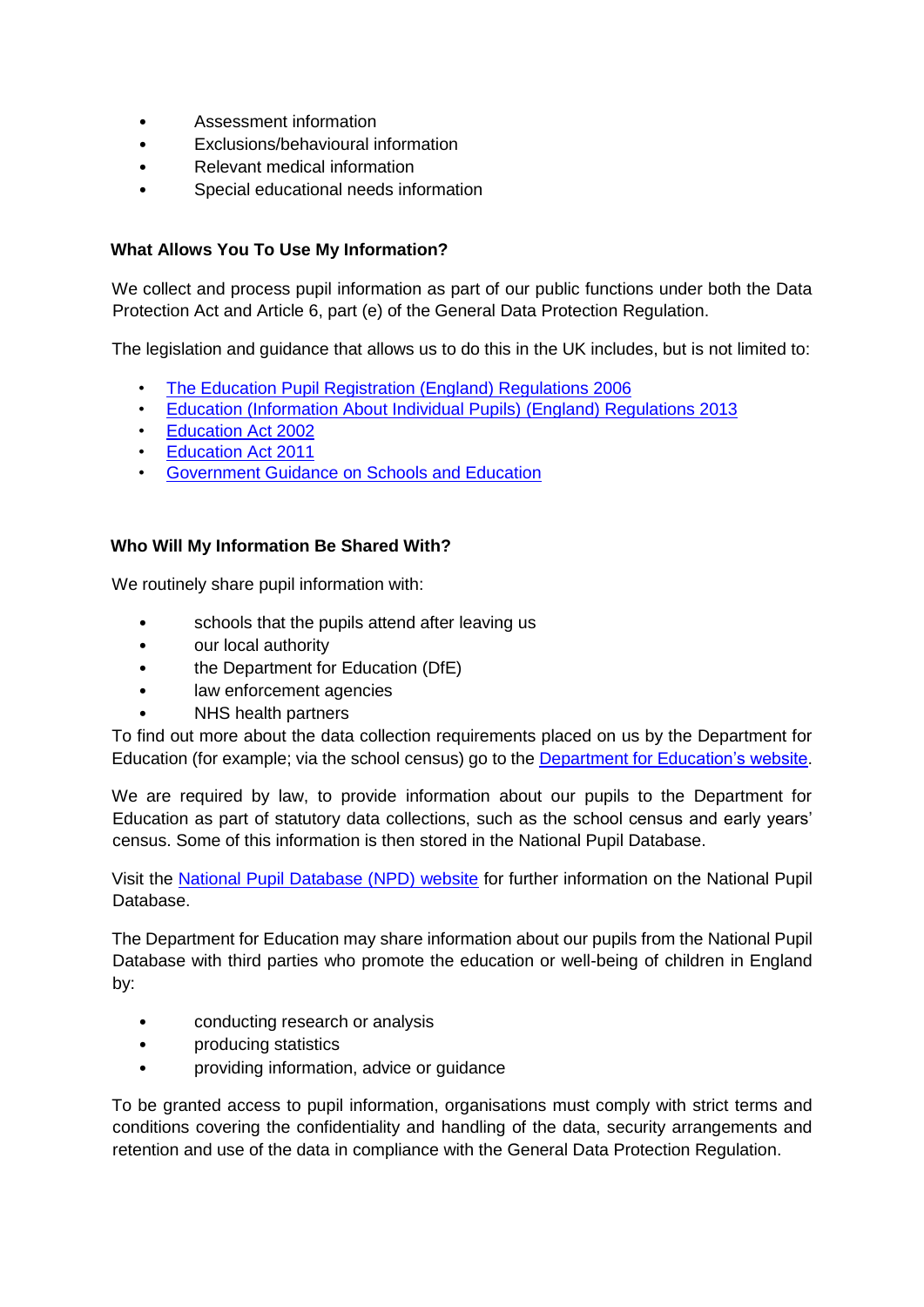For more information about the department's data sharing process, please visit the [Department of Education's website.](https://www.gov.uk/data-protection-how-we-collect-and-share-research-data) 

## **Do I Have To Provide This Information And What Will Happen If I Don't?**

The majority of pupil information you provide to us is mandatory as part of our public functions under both the Data Protection Act and Article 6, part (e) of the General Data Protection Regulation, when we collect data outside of this, we will rely on your consent to collect and store your personal data.

## **How Long Will You Keep This Data For And Why?**

We hold pupil data for the duration of pupil's attendance at this school except where it relates to special educational needs, child protection or accidents where we are obliged to keep for 25 years.

## **How Will My Information Be Stored?**

Data will primarily be stores on SIMS and CPOMS our management information systems, but also paper files in locked offices and electronically on our secure server

# **What Rights Do I Have When It Comes To My Data?**

Under the Data Protection Act and General Data Protection Regulation you have the right to request access to the information that we hold about you.

To make a request for your personal information, or be given access to your child's educational record, contact our data administrator or DPO as detailed below.

You also have the right to:

- object to processing of personal data that is likely to cause, or is causing, damage or distress
- prevent processing for the purpose of direct marketing
- object to decisions being taken by automated means
- in certain circumstances, have inaccurate personal data rectified, blocked, erased or destroyed.

#### **Who Can I Complain To If I Am Unhappy About How My Data Is Used?**

If you have a concern about the way we are collecting or using your personal data, you should raise your concern with us in the first instance.